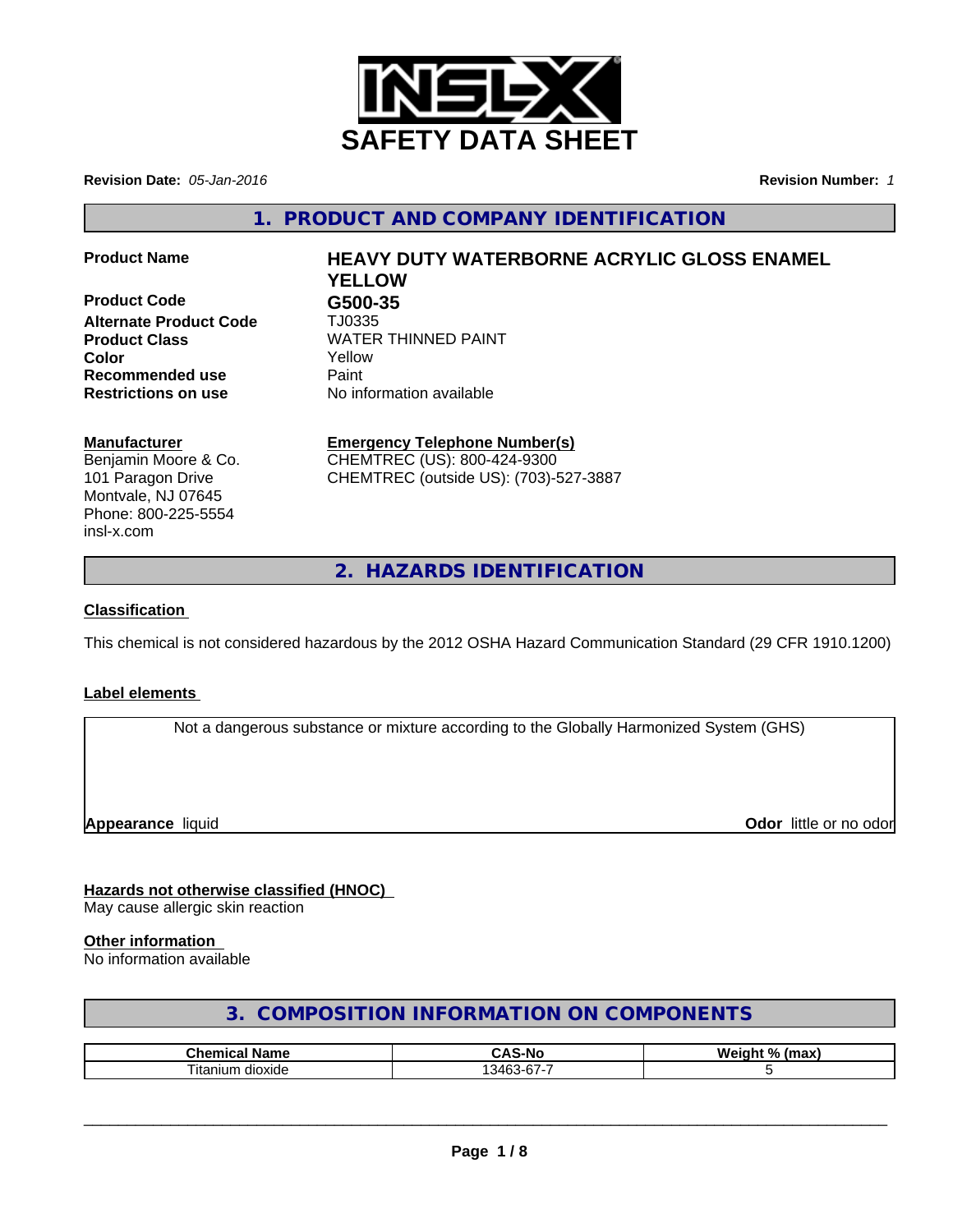| Propanoic acid, 2-methyl-, monoester with<br>2,2,4-trimethyl-1,3-pentanediol | 25265-77-4 |  |
|------------------------------------------------------------------------------|------------|--|
| Hexanedioic acid, dihydrazide                                                | 1071-93-8  |  |
| Ammonia                                                                      | 7664-41-7  |  |

|                                                  | 4. FIRST AID MEASURES                                                                              |
|--------------------------------------------------|----------------------------------------------------------------------------------------------------|
| <b>General Advice</b>                            | No hazards which require special first aid measures.                                               |
| <b>Eye Contact</b>                               | Rinse thoroughly with plenty of water for at least 15 minutes and consult a<br>physician.          |
| <b>Skin Contact</b>                              | Wash off immediately with soap and plenty of water removing all contaminated<br>clothes and shoes. |
| <b>Inhalation</b>                                | Move to fresh air. If symptoms persist, call a physician.                                          |
| Ingestion                                        | Clean mouth with water and afterwards drink plenty of water. Consult a physician<br>if necessary.  |
| <b>Most Important</b><br><b>Symptoms/Effects</b> | May cause allergic skin reaction.                                                                  |
| <b>Notes To Physician</b>                        | Treat symptomatically.                                                                             |

**5. FIRE-FIGHTING MEASURES**

| <b>Suitable Extinguishing Media</b>                                                          | Use extinguishing measures that are appropriate to local<br>circumstances and the surrounding environment.                                   |  |  |
|----------------------------------------------------------------------------------------------|----------------------------------------------------------------------------------------------------------------------------------------------|--|--|
| <b>Protective Equipment And Precautions For</b><br><b>Firefighters</b>                       | As in any fire, wear self-contained breathing apparatus<br>pressure-demand, MSHA/NIOSH (approved or equivalent)<br>and full protective gear. |  |  |
| <b>Specific Hazards Arising From The Chemical</b>                                            | Closed containers may rupture if exposed to fire or<br>extreme heat.                                                                         |  |  |
| <b>Sensitivity To Mechanical Impact</b>                                                      | No.                                                                                                                                          |  |  |
| <b>Sensitivity To Static Discharge</b>                                                       | No.                                                                                                                                          |  |  |
| <b>Flash Point Data</b><br>Flash Point (°F)<br>Flash Point (°C)<br><b>Flash Point Method</b> | Not applicable<br>Not applicable<br>Not applicable                                                                                           |  |  |
| <b>Flammability Limits In Air</b>                                                            |                                                                                                                                              |  |  |
| <b>Lower Explosion Limit</b><br><b>Upper Explosion Limit</b>                                 | Not applicable<br>Not applicable                                                                                                             |  |  |
| <b>NFPA</b><br>Health: 1<br><b>Flammability: 0</b>                                           | <b>Instability: 0</b><br><b>Special: Not Applicable</b>                                                                                      |  |  |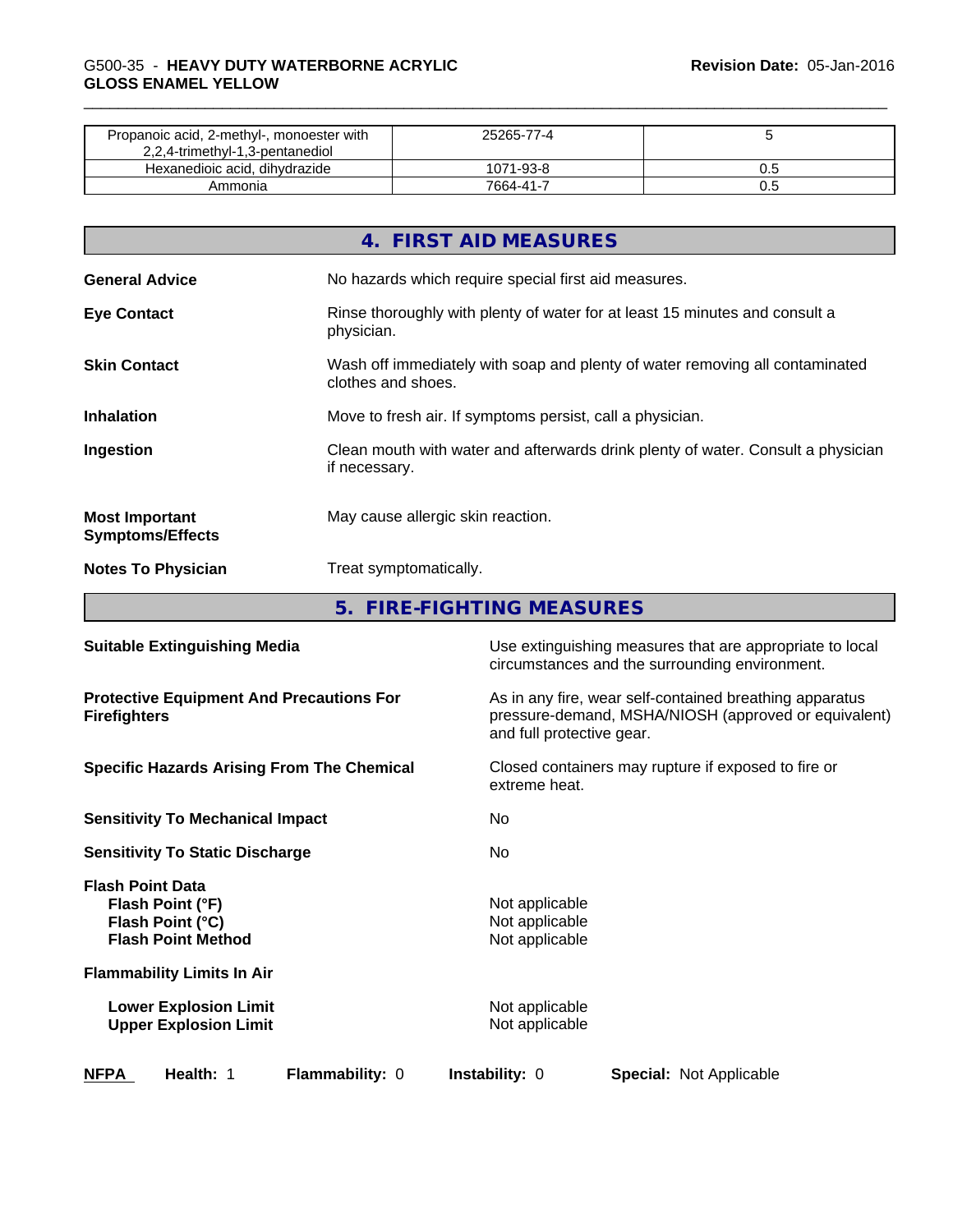#### **NFPA Legend**

- 0 Not Hazardous
- 1 Slightly
- 2 Moderate
- 3 High
- 4 Severe

*The ratings assigned are only suggested ratings, the contractor/employer has ultimate responsibilities for NFPA ratings where this system is used.*

*Additional information regarding the NFPA rating system is available from the National Fire Protection Agency (NFPA) at www.nfpa.org.*

|                                  | 6. ACCIDENTAL RELEASE MEASURES                                                                                                                                                   |
|----------------------------------|----------------------------------------------------------------------------------------------------------------------------------------------------------------------------------|
| <b>Personal Precautions</b>      | Avoid contact with skin, eyes and clothing. Ensure adequate ventilation.                                                                                                         |
| <b>Other Information</b>         | Prevent further leakage or spillage if safe to do so.                                                                                                                            |
| <b>Environmental Precautions</b> | See Section 12 for additional Ecological Information.                                                                                                                            |
| <b>Methods For Clean-Up</b>      | Soak up with inert absorbent material. Sweep up and shovel into suitable<br>containers for disposal.                                                                             |
|                                  | 7. HANDLING AND STORAGE                                                                                                                                                          |
| <b>Handling</b>                  | Avoid contact with skin, eyes and clothing. Avoid breathing vapors, spray mists or<br>sanding dust. In case of insufficient ventilation, wear suitable respiratory<br>equipment. |
| <b>Storage</b>                   | Keep container tightly closed. Keep out of the reach of children.                                                                                                                |
| <b>Incompatible Materials</b>    | No information available                                                                                                                                                         |
|                                  |                                                                                                                                                                                  |

# **8. EXPOSURE CONTROLS / PERSONAL PROTECTION**

#### **Exposure Limits**

| <b>Chemical Name</b> | <b>ACGIH</b>      | OSHA                              |
|----------------------|-------------------|-----------------------------------|
| Titanium dioxide     | 10 mg/m $3$ - TWA | - TWA<br>15 mg/m <sup>3</sup> - 1 |
| Ammonia              | 25 ppm - TWA      | 50 ppm - TWA                      |
|                      | 35 ppm - STEL     | 35 mg/m $3$ - TWA                 |

#### **Legend**

ACGIH - American Conference of Governmental Industrial Hygienists Exposure Limits OSHA - Occupational Safety & Health Administration Exposure Limits N/E - Not Established

| <b>Engineering Measures</b>                                                                                                   | Ensure adequate ventilation, especially in confined areas.                                                                                                  |  |  |
|-------------------------------------------------------------------------------------------------------------------------------|-------------------------------------------------------------------------------------------------------------------------------------------------------------|--|--|
| <b>Personal Protective Equipment</b><br><b>Eye/Face Protection</b><br><b>Skin Protection</b><br><b>Respiratory Protection</b> | Safety glasses with side-shields.<br>Protective gloves and impervious clothing.<br>In case of insufficient ventilation wear suitable respiratory equipment. |  |  |
| <b>Hygiene Measures</b>                                                                                                       | Avoid contact with skin, eyes and clothing. Remove and wash contaminated<br>clothing before re-use. Wash thoroughly after handling.                         |  |  |

**9. PHYSICAL AND CHEMICAL PROPERTIES**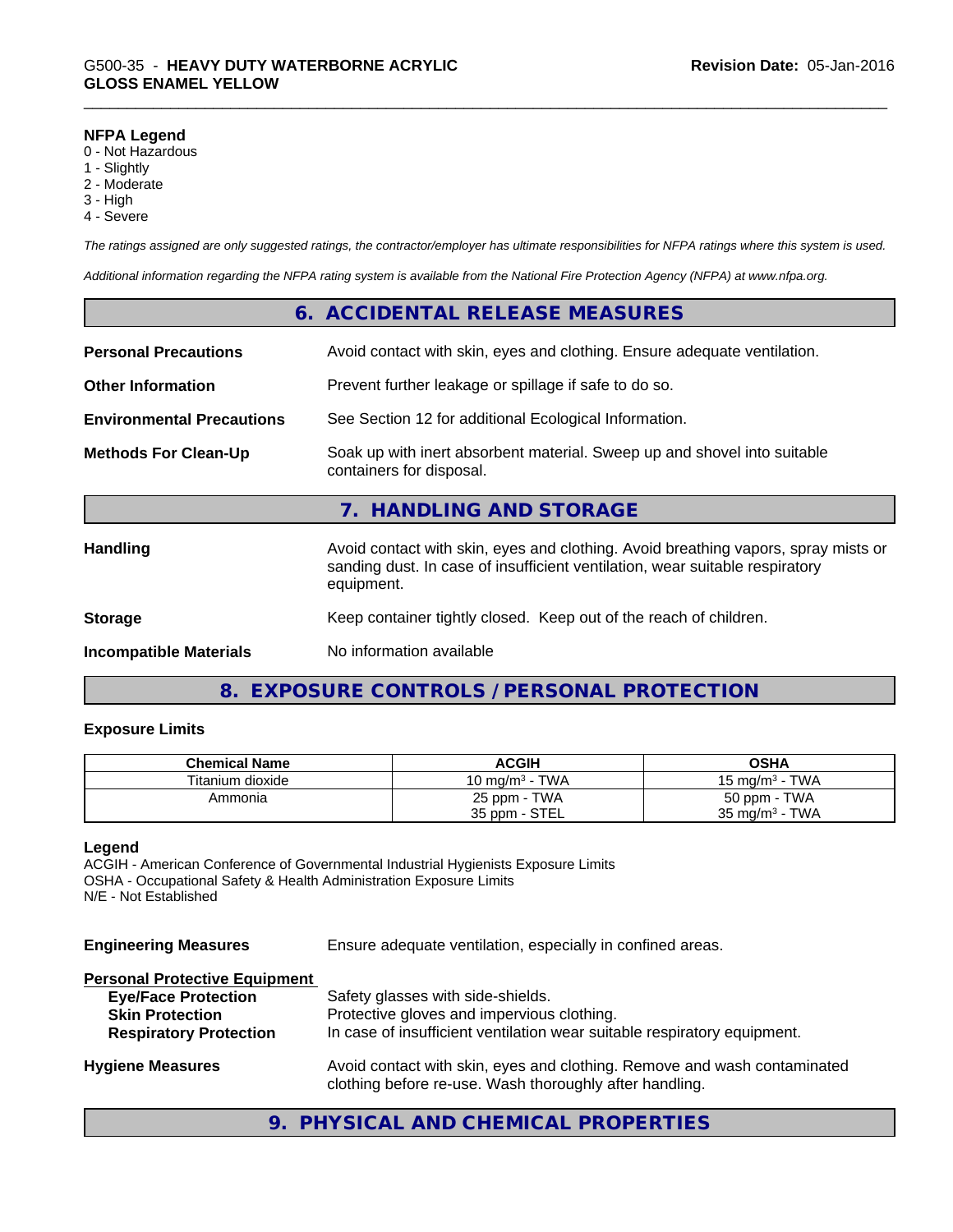**Appearance** liquid **and a limitation of the contract of the contract of the contract of the contract of the contract of the contract of the contract of the contract of the contract of the contract of the contract of the c Odor Threshold No information available No information available Density (Ibs/gal)** 8.95 - 9.05 **Specific Gravity** 1.07 - 1.08 **pH pH**  $\blacksquare$ **Viscosity (cps)** No information available **Solubility Note 2008 Note 2008 Note 2008 Note 2008 Note 2008 Note 2008 Note 2008 Note 2008 Note 2008 Note 2008 Note 2008 Note 2008 Note 2008 Note 2008 Note 2008 Note 2008 Note 2008 Note Water Solubility** No information available **Evaporation Rate No information available No information available Vapor Pressure** No information available **Vapor Density No information available** No information available **Wt. % Solids** 30 - 40<br> **Vol. % Solids** 25 - 35 **Vol. % Solids Wt. % Volatiles** 60 - 70 **Vol. % Volatiles** 65 - 75 **VOC Regulatory Limit (g/L)** <250 **Boiling Point (°F)** 212 **Boiling Point**  $(^{\circ}C)$  100 **Freezing Point (°F)** 32 **Freezing Point (°C)** 0 **Flash Point (°F)** Not applicable **Flash Point (°C)**<br> **Flash Point Method** Not applicable Not applicable **Flash Point Method Flammability (solid, gas)** Not applicable **Upper Explosion Limit** Not applicable **Lower Explosion Limit Contract Accord Accord Accord Accord Accord Accord Accord Accord Accord Accord Accord Accord Accord Accord Accord Accord Accord Accord Accord Accord Accord Accord Accord Accord Accord Accord Accord Autoignition Temperature (°F)** No information available **Autoignition Temperature (°C)** No information available **Decomposition Temperature (°F)** No information available **Decomposition Temperature (°C)** No information available **Partition Coefficient (n-octanol/water)** No information available

**Odor** little or no odor

# **10. STABILITY AND REACTIVITY**

| <b>Reactivity</b>                         | Not Applicable                           |
|-------------------------------------------|------------------------------------------|
| <b>Chemical Stability</b>                 | Stable under normal conditions.          |
| <b>Conditions To Avoid</b>                | Prevent from freezing.                   |
| <b>Incompatible Materials</b>             | No materials to be especially mentioned. |
| <b>Hazardous Decomposition Products</b>   | None under normal use.                   |
| <b>Possibility Of Hazardous Reactions</b> | None under normal conditions of use.     |

# **11. TOXICOLOGICAL INFORMATION**

**Product Information**

**Information on likely routes of exposure**

**Principal Routes of Exposure** Eye contact, skin contact and inhalation.

**Acute Toxicity**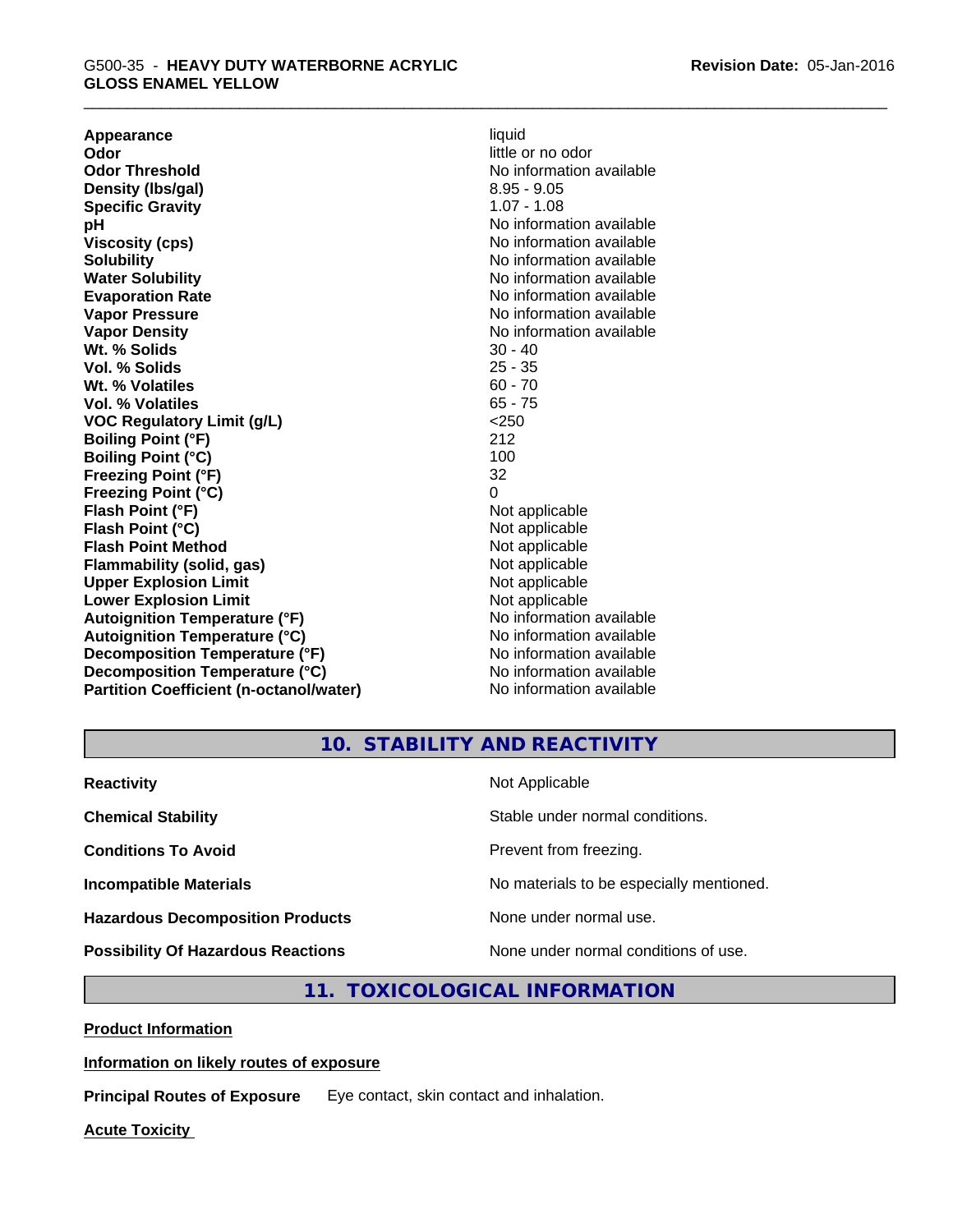**Product Information** No information available

#### **Information on toxicological effects**

**Symptoms** No information available

#### **Delayed and immediate effects as well as chronic effects from short and long-term exposure**

| Eye contact                     | May cause slight irritation.                                                                                    |
|---------------------------------|-----------------------------------------------------------------------------------------------------------------|
| <b>Skin contact</b>             | Substance may cause slight skin irritation. Prolonged or repeated contact may dry<br>skin and cause irritation. |
| <b>Inhalation</b>               | May cause irritation of respiratory tract.                                                                      |
| Ingestion                       | Ingestion may cause gastrointestinal irritation, nausea, vomiting and diarrhea.                                 |
| Sensitization:                  | May cause an allergic skin reaction                                                                             |
| <b>Neurological Effects</b>     | No information available.                                                                                       |
| <b>Mutagenic Effects</b>        | No information available.                                                                                       |
| <b>Reproductive Effects</b>     | No information available.                                                                                       |
| <b>Developmental Effects</b>    | No information available.                                                                                       |
| <b>Target Organ Effects</b>     | No information available.                                                                                       |
| <b>STOT - single exposure</b>   | No information available.                                                                                       |
| <b>STOT - repeated exposure</b> | No information available.                                                                                       |
| Other adverse effects           | No information available.                                                                                       |
| <b>Aspiration Hazard</b>        | No information available                                                                                        |

#### **Numerical measures of toxicity**

**The following values are calculated based on chapter 3.1 of the GHS document**

| ATEmix (oral)                        | 56514 mg/kg  |
|--------------------------------------|--------------|
| <b>ATEmix (dermal)</b>               | 653125 mg/kg |
| <b>ATEmix (inhalation-dust/mist)</b> | 144.8 mg/L   |

#### **Component**

**Acute Toxicity** 

Titanium dioxide LD50 Oral: > 10000 mg/kg (Rat) LD50 Dermal:  $> 10000$  mg/m<sup>3</sup> (Rabbit) LC50 Inhalation (Dust):  $> 6.82$  mg/L (Rat, 4 hr.) Ammonia LC50 Inhalation (Vapor): 2000 ppm (Rat, 4 hr.)

#### **Carcinogenicity**

*The information below indicateswhether each agency has listed any ingredient as a carcinogen:.*

| <b>Chemical Name</b>        | <b>IARC</b>          | <b>NTP</b> | <b>OSHA Carcinogen</b> |
|-----------------------------|----------------------|------------|------------------------|
|                             | 2B<br>Possible Human |            | Listed                 |
| $-1$<br>dioxide<br>Titanium | Carcinogen           |            |                        |

• Although IARC has classified titanium dioxide as possibly carcinogenic to humans (2B), their summary concludes: "No significant exposure to titanium dioxide is thought to occur during the use of products in which titanium dioxide is bound to other materials, such as paint."

#### **Legend**

IARC - International Agency for Research on Cancer NTP - National Toxicity Program OSHA - Occupational Safety & Health Administration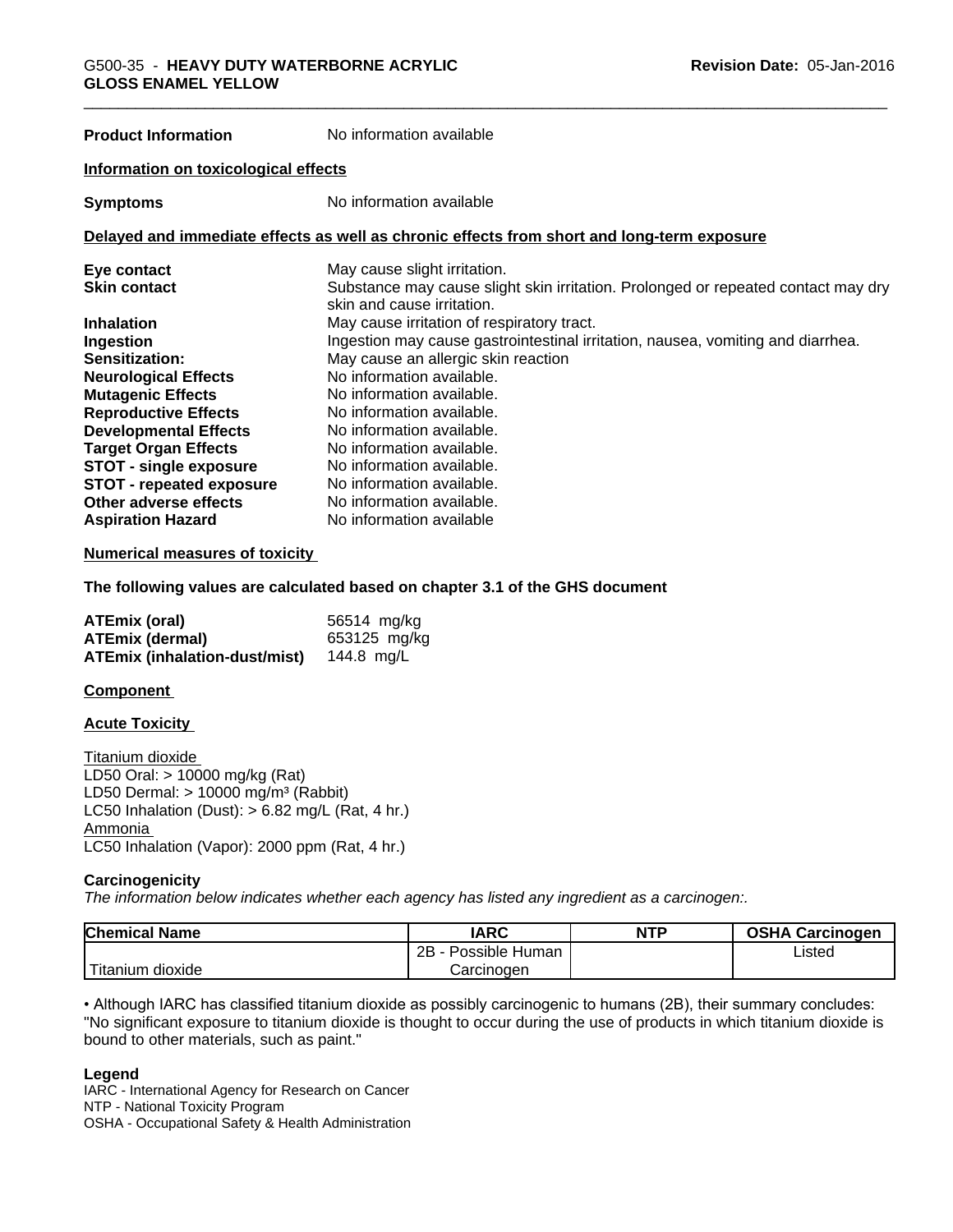# **12. ECOLOGICAL INFORMATION**

# **Ecotoxicity Effects**

The environmental impact of this product has not been fully investigated.

### **Product Information**

#### **Acute Toxicity to Fish**

No information available

#### **Acute Toxicity to Aquatic Invertebrates**

No information available

#### **Acute Toxicity to Aquatic Plants**

No information available

#### **Persistence / Degradability**

No information available.

#### **Bioaccumulation / Accumulation**

No information available.

#### **Mobility in Environmental Media**

No information available.

#### **Ozone**

No information available

#### **Component**

#### **Acute Toxicity to Fish**

Titanium dioxide  $LC50:$  > 1000 mg/L (Fathead Minnow - 96 hr.)

#### **Acute Toxicity to Aquatic Invertebrates**

No information available

#### **Acute Toxicity to Aquatic Plants**

No information available

|                              | 13. DISPOSAL CONSIDERATIONS                                                                                                                                                                                                           |
|------------------------------|---------------------------------------------------------------------------------------------------------------------------------------------------------------------------------------------------------------------------------------|
| <b>Waste Disposal Method</b> | Dispose of in accordance with federal, state, provincial, and local regulations.<br>Local requirements may vary, consult your sanitation department or<br>state-designated environmental protection agency for more disposal options. |
|                              | 14. TRANSPORT INFORMATION                                                                                                                                                                                                             |
| <b>DOT</b>                   | Not regulated                                                                                                                                                                                                                         |
| <b>ICAO/IATA</b>             | Not regulated                                                                                                                                                                                                                         |
| <b>IMDG/IMO</b>              | Not regulated                                                                                                                                                                                                                         |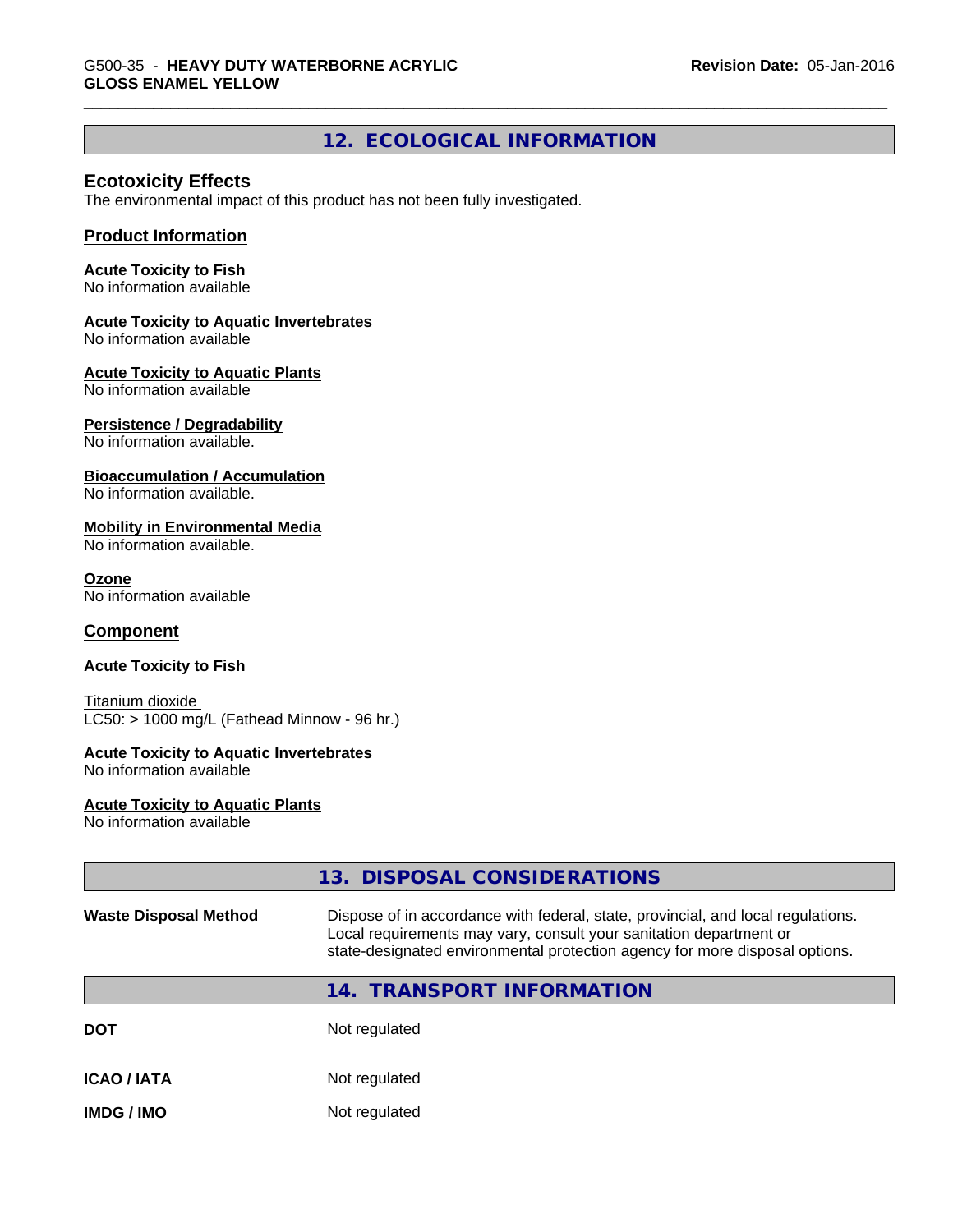# **15. REGULATORY INFORMATION**

### **International Inventories**

| <b>TSCA: United States</b> | Yes - All components are listed or exempt. |
|----------------------------|--------------------------------------------|
| <b>DSL: Canada</b>         | Yes - All components are listed or exempt. |

### **Federal Regulations**

#### **SARA 311/312 hazardous categorization**

| Acute Health Hazard               | Nο |
|-----------------------------------|----|
| Chronic Health Hazard             | Nο |
| Fire Hazard                       | N٥ |
| Sudden Release of Pressure Hazard | Nο |
| Reactive Hazard                   | N٥ |

#### **SARA 313**

Section 313 of Title III of the Superfund Amendments and Reauthorization Act of 1986 (SARA). This product contains a chemical or chemicals which are subject to the reporting requirements of the Act and Title 40 of the Code of Federal Regulations, Part 372:

| <b>Chemical Name</b>              | CAS-No   | Weight % (max) | <b>CERCLA/SARA 313</b><br>(de minimis concentration) |
|-----------------------------------|----------|----------------|------------------------------------------------------|
| Diethylene glycol monoethyl ether | 111-90-0 |                |                                                      |

#### **Clean Air Act,Section 112 Hazardous Air Pollutants (HAPs) (see 40 CFR 61)**

This product contains the following HAPs:

*None*

# **State Regulations**

#### **California Proposition 65**

This product may contain small amounts of materials known to the state of California to cause cancer or reproductive *harm.*

#### **State Right-to-Know**

| Chemical<br>' Name                   | IVIO<br>naunustus | . Jerse∨<br>– Ne⊻ | าทรงIvania |
|--------------------------------------|-------------------|-------------------|------------|
| $- \cdot$ .<br>dioxide<br>l itanium. |                   |                   |            |
| Ammonia                              |                   |                   |            |

#### **Legend**

X - Listed

# **16. OTHER INFORMATION**

**HMIS** - **Health:** 1 **Flammability:** 0 **Reactivity:** 0 **PPE:** - **HMIS Legend**

# 0 - Minimal Hazard

- 1 Slight Hazard
- 
- 2 Moderate Hazard
- 3 Serious Hazard